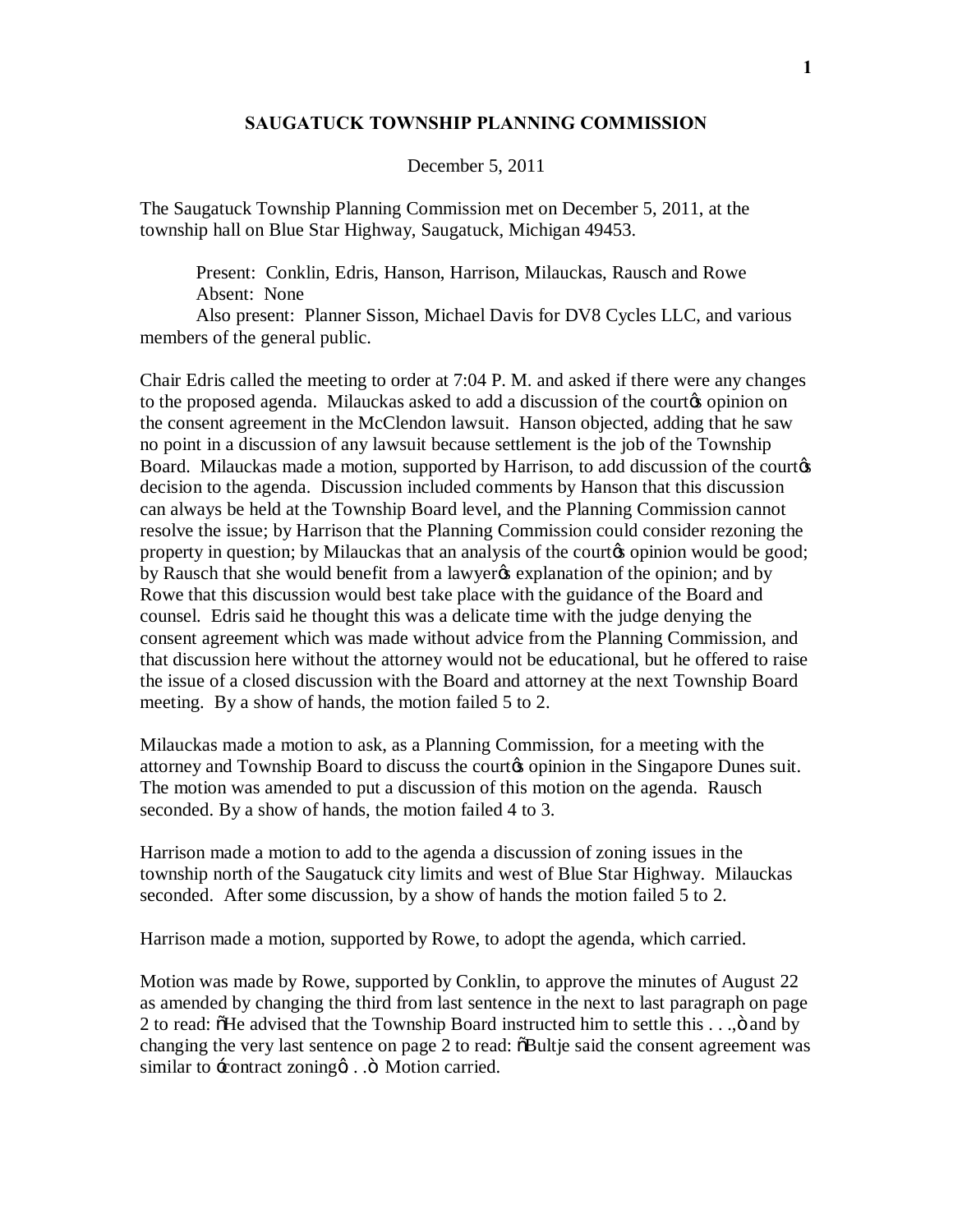Minutes of September 26 were approved as amended by removing the last sentence in the first full paragraph on page 2 (Rowe/Hanson).

Edris opened the public hearing on the SAU for DV8 Cycles LLC for a motorcycle repair shop in a leased stand-alone building at Ihle Service at 6525 Blue Star Highway. Secretary Rausch read the notice published in the newspaper. Edris read a letter from Bruce and Marilyn Starring of Saugatuck Boat Cruises recommending his application be approved. He acknowledged the packet of petitions which were provided on behalf of the applicant.

Michael Davis explained that his motorcycle repair shop would be similar to the business he had in the City of Saugatuck, a low impact supplement to Ihle automobile repair on Blue Star Highway, where there is less congestion than in town.

Bruce Magnuson, 313 Singapore Ct., Douglas; Gary Stainbrook, Fennville; Everet Ihle, Holland; and Gary DiSilvestre, 5722 116<sup>th</sup> all spoke in favor of Michael Davis and his motorcycle repair shop.

The public portion of the hearing was closed (Rausch/Rowe).

Sisson referred to his memo of December 2 calling attention to the fact that this is the opportunity to bring a building and site which is non-conforming more into conformance with the Ordinance, mentioning that there is no landscaping, the access and sign are nonconforming, the parking lot is not delineated nor is it paved, and this would be an expansion of a multi-tenant retail operation. But since no building expansion is involved, Sisson said, a site plan review is not necessary.

After some discussion, Edris said he was in agreement with Harrison that there is compliance with the SAU requirements regarding safety and retaining the character of the surrounding area. He added that, as Sisson had stated, if Davis should want to expand the business by adding onto the building, he would have to return to the Planning Commission for a site plan review.

Some discussion of the triangular off-premises sign followed, and Davis was advised he could go to the ZBA to change it, or he could apply for a SAU for a sign on the site where his business is located, or he could have a sign on the building within the prescribed limits. Rowe summarized it by saying,  $\delta I$  dong think we have a sign issue. $\delta$ Davis said he thought heed just use  $\delta w$  hates there. $\ddot{\text{o}}$ 

Rowe made a motion, supported by Milauckas, to approve the SAU for DV8 Cycles LLC. After Rausch was assured there is a mercury light, directed down, on the property, the motion carried unanimously.

Public comment and correspondence: a letter from Steve McKown, Fennville, dated Dec. 2, requesting a 10 minute segment on the agenda to offer suggestions about the Planning Commission is role in finding options for the township following the judge